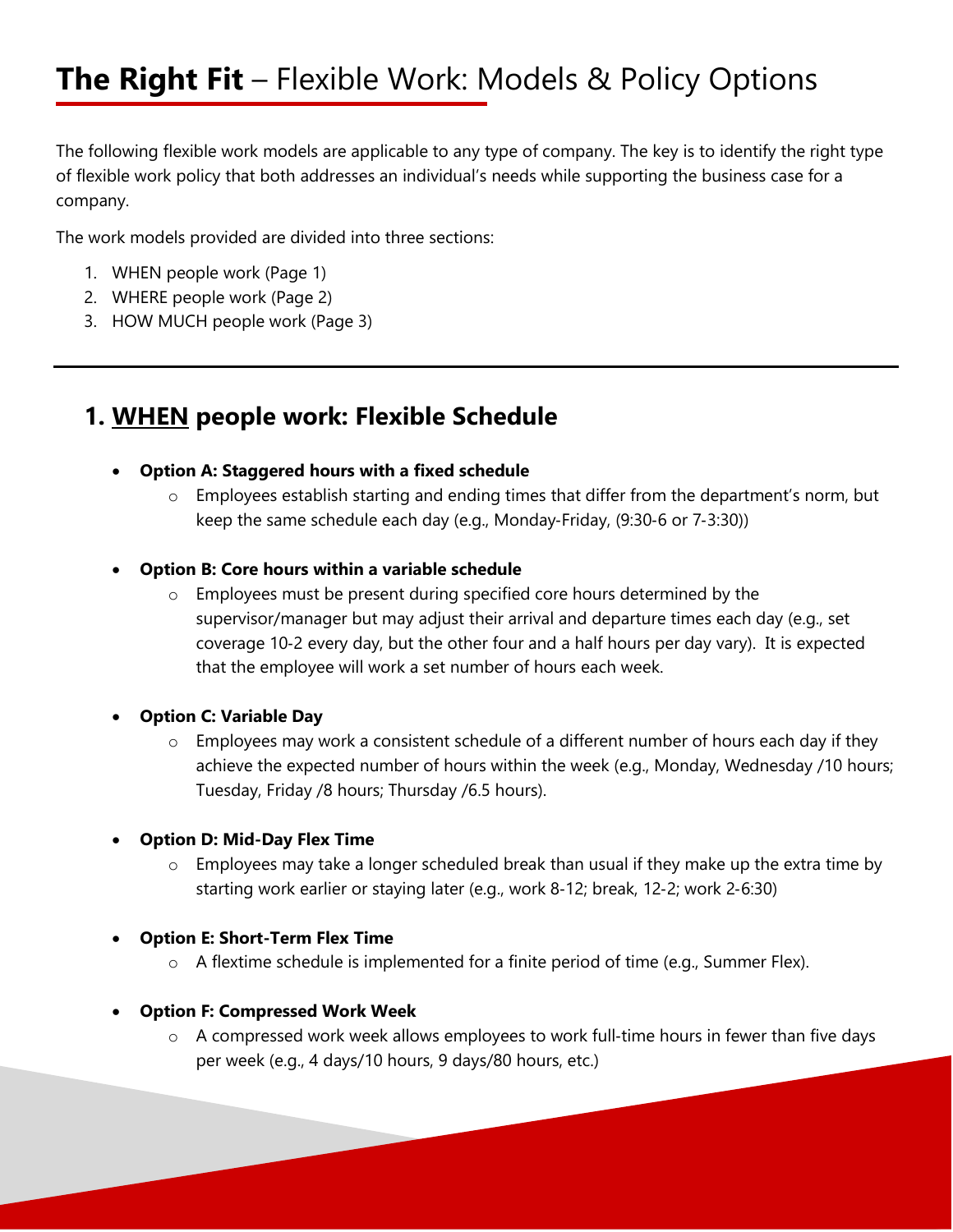## **2. WHERE people work: Flexible Office Location**

### **Option A: Telecommuting**

o Work is performed remotely only part of the time; workers come into the office semiregularly and are local. According to Gallup, the telecommuting schedule that offers the most productivity is when an employee comes into the office two or three days per week (in a five-day work week).

### **Option B: Remote Working**

o Work is performed entirely away from the office. Workers can be located anywhere.

### **Option C: Alternating Location**

o Worker works part-year in one location, part-year in second location